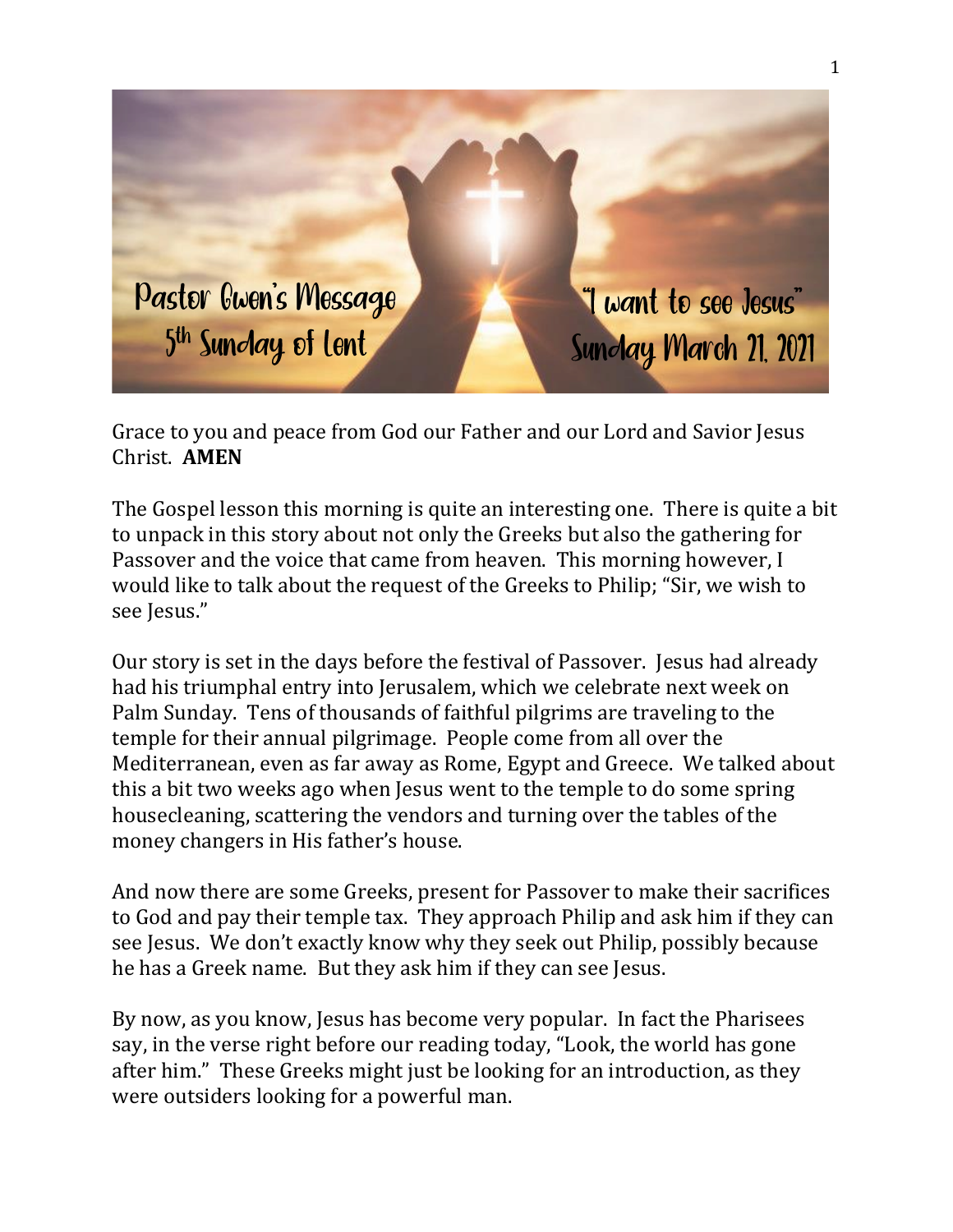Philip then tells Andrew and then they go to tell Jesus of the request. Jesus does not go to the Greeks. In fact, we never hear of them again. Jesus has something else in mind. He needs to tell the whole world who He is and what is about to happen. The whole world needs to see Jesus.

And that is true, wouldn't we like to see Jesus. In one-way or another, wouldn't you like to see Jesus? Just one first hand glimpse to see for ourselves? To hear His voice, watch Him move? To be up close and personal? Wouldn't we all like to see Jesus?

But my question to you is why? Curiosity? You know that they say that curiosity kills the cat. You can certainly get in trouble getting too curious and sticking your nose in where it does not belong. I do think that our Greek's in this story are more than a bit curious. They have heard about Jesus and they wanted to meet Him face to face. After all that is where the rubber can meet the road. My boss during my real estate career, Rick, always told his agents that where they should be to have a good connection with a buyer or a seller was face to face, belly to belly, and toe to toe. That is where you can gain the greatest respect of someone and in real estate that would mean they would want to work with you.

For our Greeks in this passage, they wanted to see Jesus, probably not to tell him anything but rather to find out who this man that calmed the storms, walked on water and turned water into wine, healed the sick and raised a man from the dead was. They wanted to see this man, Jesus who was turning the laws of their sacred Torah up side down. They were curious.

And don't get me wrong, curiosity is great. Curious people made most of the great discoveries of the world. Curious people solve most mysteries. We are a better humanity today because of curious people. Think about our church family. How many of you came to Christ the Servant for the first time being curious? Curious what kind of worship we had, what we offered for fellowship and Bible study, how we were involved in the community, and who that crazy lady pastor was, etc.

Some of you might have come because you too wanted to see Jesus. To find out what He was like and why people have faith in him. Some days as I am working on our order of worship for upcoming Sundays, I wonder if we need to make things easier for those who visit, those who are seeking, those who want to see Jesus. I wonder if our rudiments of worship, like reciting our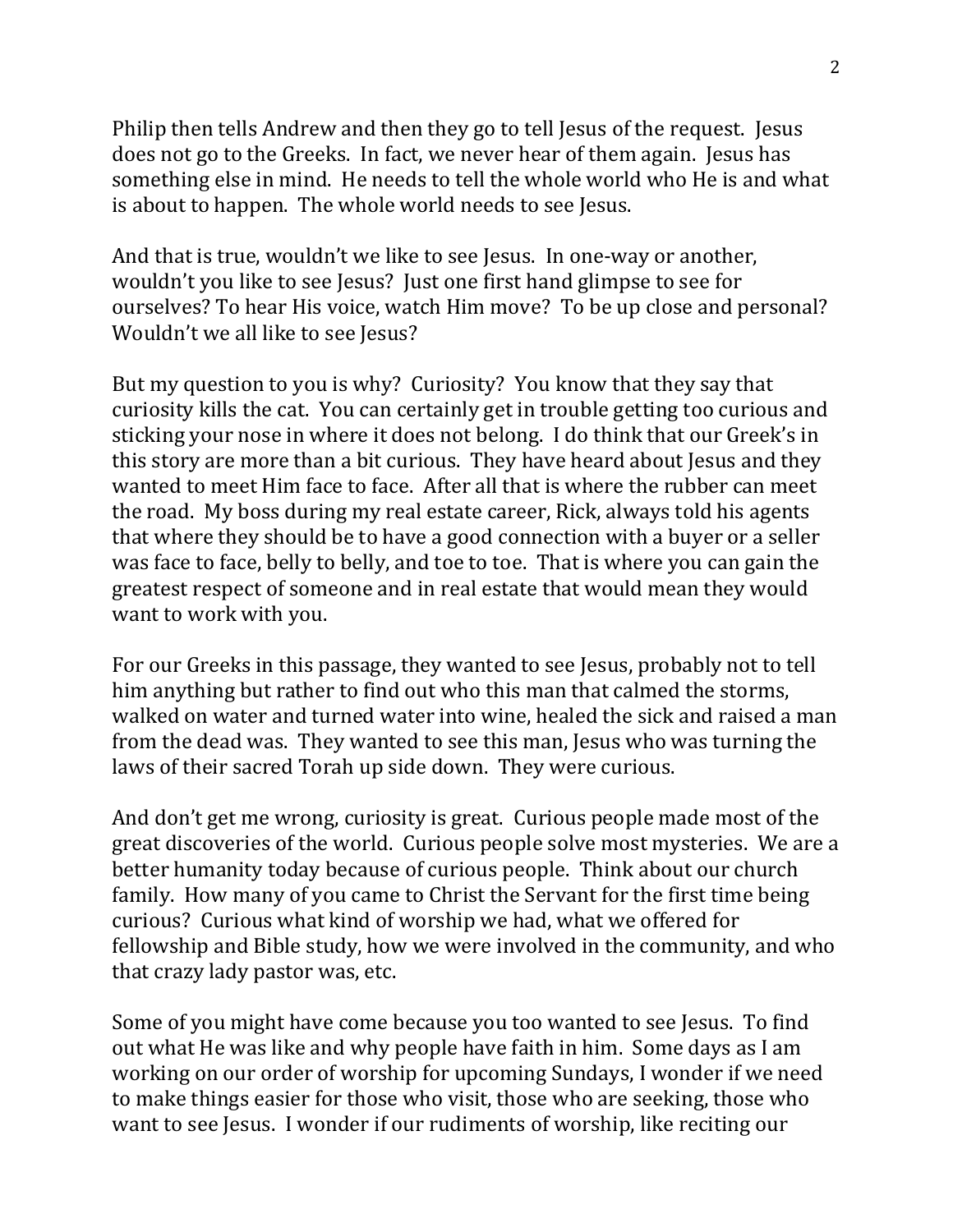creed or other pieces of our liturgy are not very friendly. Maybe we need to have a Lutheran 101 service for new folks. I have actually heard of churches offering special "seeker services" for those that are new. I would love to do that someday. As I think there are many people even in Park Falls that are seeking, that just want to see Jesus, but don't know it yet.

I think the other reason that people want to see Jesus is because He is bigger than life. We have to admit that Jesus was different. He was breaking all the rules, laws of the Jewish way of life. He was quit the rebel. He treated everyone the same from leper to Pharisee, from Jew to Gentile. He did not keep the Jewish kosher laws. And isn't there something about people who get away with that sort of thing today. We are drawn to finding ourselves role models that are outside of the norm. And boy I cannot think of a better role model than Jesus! Can you?

I think that Jesus is the person that we would like to be most like. He always knew what to do. He had a great relationship with His father. He never said anything stupid. He was not worried about what to wear. He did not obsess over what and where to eat. He had his priorities in line. He did not care about the riches of this world.

Too many people choose the wrong role models today. Super rich athletes fall short of deserving our admiration. Politicians are even more disappointing at times. Both men and women of wealth, beauty and fame have let us down. Scandals seem to destroy our role models over and over again. Truth is that there is no better role model for us than Jesus. He was the only perfect person to walk the earth. Anyone else we would center our admiration on will always fail us, as they are human, just like us. Or as my dad would have said, they put on their pants just like I do, one leg at a time.

And so going back to our story with the Greeks. What they get then from Jesus is neither their curiosity satisfied nor is their longing to be near someone so powerful quenched. Jesus instead goes on to talk about how His time had come and He will be glorified. He will die like a grain of wheat, yet He will bear fruit. And what on earth are the Greeks to make of that answer to their simple asking to see Jesus? This is the divine paradox. A seed must die to bear fruit. Jesus must die on the cross for the salvation of the world. That is the fruit He will bear.

To see Jesus as an object of curiosity or as a hero is not what God planned when He sent His only son to earth. He sent him as the Savior of the World, to